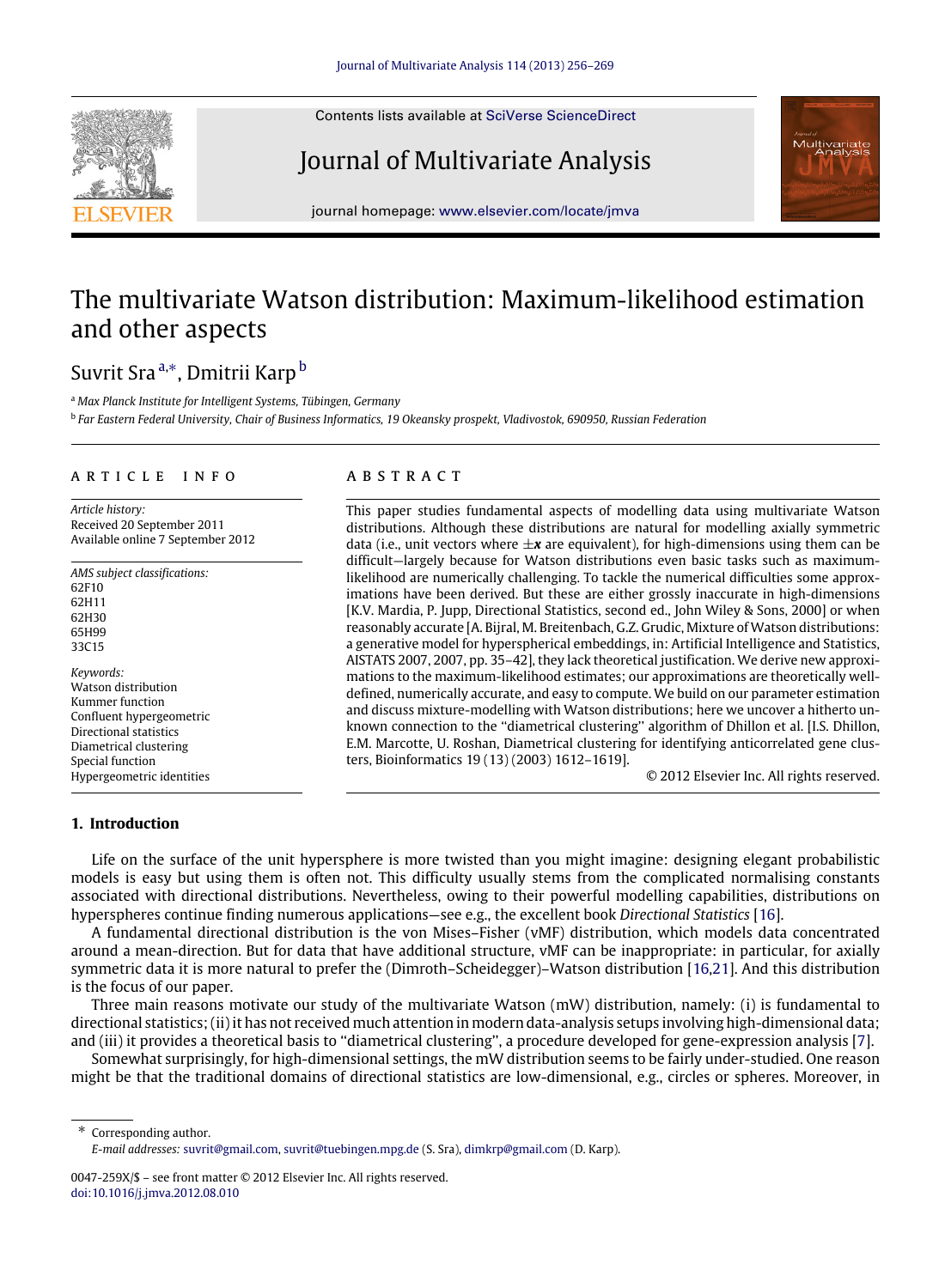low-dimensions numerical difficulties that are rife in high-dimensions are not so pronounced. This paper contributes theoretically and numerically to the study of the mW distribution. We hope that these contributions and the connections we make to established applications help promote wider use of the mW distribution.

#### *1.1. Related work*

Beyond their use in typical applications of directional statistics [\[16\]](#page-13-0), directional distributions gained renewed attention in data-mining, where the vMF distribution was first used by Banerjee et al., [\[2](#page-13-3)[,3\]](#page-13-4), who also derived some *ad-hoc* parameter estimates; Non *ad-hoc* parameter estimates for the vMF case were obtained by Tanabe et al. [\[20\]](#page-13-5).

More recently, the Watson distribution was considered in [\[4\]](#page-13-6) and also in [\[18\]](#page-13-7). Bijral et al. [\[4\]](#page-13-6) used an approach similar to that of [\[2\]](#page-13-3) to obtain a useful but *ad-hoc* approximation to the maximum-likelihood estimates. We eliminate the *adhoc* approach and formally derive tight, two-sided bounds which lead to parameter approximations that are accurate and efficiently computed.

Our derivations are based on carefully exploiting properties (several *new* ones are derived in this paper) of the confluent hypergeometric function, which arises as a part of the normalisation constant. Consequently, a large body of classical work on special functions is related to our paper. But to avoid detracting from the main message and due to space limitations, we relegate highly technical details to the [Appendix](#page-10-0) and to an extended version of this paper [\[19\]](#page-13-8).

Another line of related work is based on mixture-modelling with directional distributions, especially for highdimensional datasets. In [\[3\]](#page-13-4), mixture-modelling using the Expectation Maximisation (EM) algorithm for mixtures of vMFs was related to cosine-similarity based *K*-means clustering. Specifically, Banerjee et al. [\[3\]](#page-13-4) showed how the cosine based *K*-means algorithm may be viewed as a limiting case of the EM algorithm for mixtures of vMFs. Similarly, we investigate mixture-modelling using Watson distributions, and connect a limiting case of the corresponding EM procedure to a clustering algorithm called ''diametrical clustering'' [\[7\]](#page-13-2). Our viewpoint provides a new interpretation of the (discriminative) diametrical clustering algorithm and also lends generative semantics to it. Consequently, using a mixture of Watson distributions we also obtain a clustering procedure that can provide better clustering results than plain diametrical clustering alone.

#### **2. Background**

Let S<sup>p−1</sup> = {**x** | **x** ∈  $\mathbb{R}^p$ ,  $\|$ **x** $\|_2=1$ } be the (p−1)-dimensional unit hypersphere centred at the origin. We focus on axially symmetric vectors, i.e.,  $\pm x \in \mathbb{S}^{p-1}$  are equivalent; this is also denoted by  $x \in \mathbb{P}^{p-1}$ , where  $\mathbb{P}^{p-1}$  is the projective hyperplane of dimension *p* − 1. A natural choice for modelling such data is the multivariate Watson distribution [\[16\]](#page-13-0). This distribution is parametrised by a *mean-direction*  $\mu \in \mathbb{P}^{p-1}$ , and a *concentration* parameter  $\kappa \in \mathbb{R}$ ; its probability density function is

<span id="page-1-0"></span>
$$
W_p(\mathbf{x}; \boldsymbol{\mu}, \kappa) = c_p(\kappa) e^{\kappa(\boldsymbol{\mu}^\top \mathbf{x})^2}, \quad \mathbf{x} \in \mathbb{P}^{p-1}.
$$
\n(2.1)

The normalisation constant  $c_p(\kappa)$  in [\(2.1\)](#page-1-0) is given by

$$
c_p(\kappa) = \frac{\Gamma(p/2)}{2\pi^{p/2}M\left(\frac{1}{2},\frac{p}{2},\kappa\right)},\tag{2.2}
$$

where *M* is the Kummer confluent hypergeometric function defined as [\[8,](#page-13-9) formula 6.1(1)] or [\[1,](#page-13-10) formula (2.1.2)]

$$
M(a, c, \kappa) = \sum_{j \ge 0} \frac{a^j}{c^j} \frac{\kappa^j}{j!}, \quad a, c, \kappa \in \mathbb{R}, \tag{2.3}
$$

and  $a^0 = 1$ ,  $a^j = a(a + 1) \cdots (a + j - 1)$ ,  $j \ge 1$ , denotes the *rising-factorial*.

Observe that for  $\kappa > 0$ , the density concentrates around  $\mu$  as  $\kappa$  increases, whereas for  $\kappa < 0$ , it concentrates around the great circle orthogonal to  $\mu$ . Observe that  $(Q\mu)^\top Qx = \mu^\top x$  for any orthogonal matrix  $Q$ . In particular for  $Q\mu\,=\,\mu$ ,  $\mu^{\top}(\mathbf{Qx}) = \mu^{\top}\mathbf{x}$ ; thus, the Watson density is rotationally symmetric about  $\mu$ .

### *2.1. Maximum likelihood estimation*

We now consider the basic and apparently simple task of maximum-likelihood parameter estimation for mW distributions: this task turns out to be surprisingly difficult.

Let  $x_1,\ldots,x_n\in\mathbb{P}^{p-1}$  be i.i.d. points drawn from  $W_p(x;\mu,\kappa)$ , the Watson density with mean  $\mu$  and concentration  $\kappa$ . The corresponding log-likelihood is

<span id="page-1-1"></span>
$$
\ell(\boldsymbol{\mu}, \kappa; \mathbf{x}_1, \dots, \mathbf{x}_n) = n(\kappa \boldsymbol{\mu}^\top \mathbf{S} \boldsymbol{\mu} - \ln M(1/2, p/2, \kappa) + \gamma),
$$
\n(2.4)

where  $S=n^{-1}\sum_{i=1}^n x_i x_i^\top$  is the sample *scatter matrix*, and  $\gamma$  is a constant term that we can ignore. Maximising [\(2.4\)](#page-1-1) leads to the following parameter estimates [\[16,](#page-13-0) Section 10.3.2] for the mean vector

<span id="page-1-2"></span>
$$
\hat{\mu} = \mathbf{s}_1 \quad \text{if } \hat{\kappa} > 0, \qquad \hat{\mu} = \mathbf{s}_p \quad \text{if } \hat{\kappa} < 0,
$$
\n
$$
\tag{2.5}
$$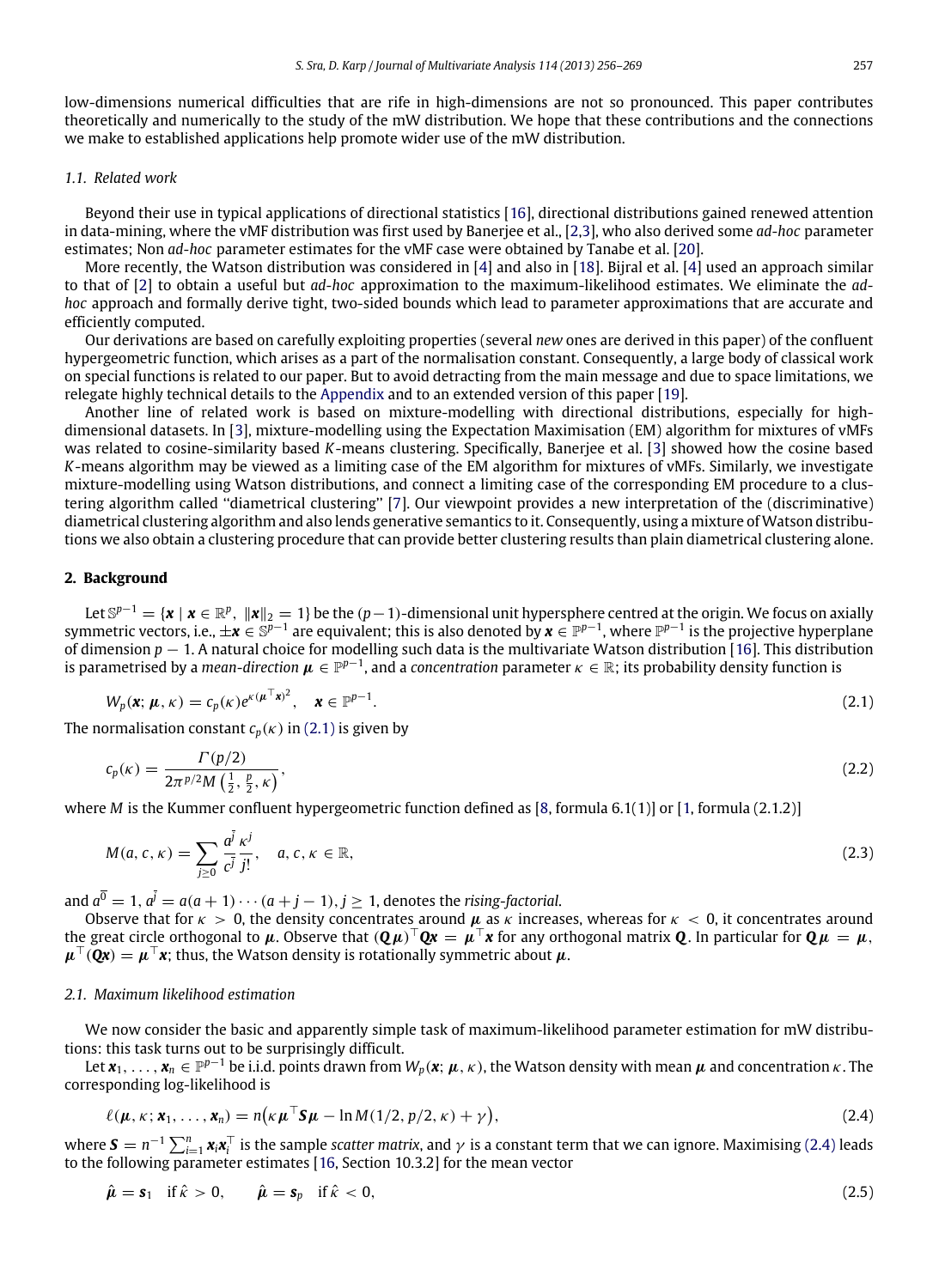where  $s_1,\ldots,s_p$  are normalised eigenvectors ( $\in\mathbb P^{p-1}$ ) of the scatter matrix  $S$  corresponding to the eigenvalues  $\lambda_1\ge\lambda_2\ge$  $\cdots \ge \lambda_p$ . The concentration estimate  $\hat{\kappa}$  is obtained by solving (to be more precise, we need  $\lambda_1 > \lambda_2$  to ensure a unique m.l.e. for positive  $\kappa$ , and  $\lambda_{p-1} > \lambda_p$ , for negative  $\kappa$ ):

<span id="page-2-0"></span>
$$
g\left(\frac{1}{2},\frac{p}{2};\hat{\kappa}\right) := \frac{M'\left(\frac{1}{2},\frac{p}{2},\hat{\kappa}\right)}{M\left(\frac{1}{2},\frac{p}{2},\hat{\kappa}\right)} = \hat{\mu}^{\top}\mathbf{S}\hat{\mu} := r \quad (0 \le r \le 1),\tag{2.6}
$$

where *M'* denotes the derivative with respect to  $\hat{\kappa}$ . Notice that [\(2.5\)](#page-1-2) and [\(2.6\)](#page-2-0) are coupled — so we need some way to decide whether to solve  $g(1/2, p/2; \hat{k}) = \lambda_1$  or to solve  $g(1/2, p/2; \hat{k}) = \lambda_p$  instead. An easy choice is to solve both equations, and select the solution that yields a higher log-likelihood. Solving these equations is much harder.

One could solve [\(2.6\)](#page-2-0) using a root-finding method (e.g. Newton–Raphson). But, the situation is not that simple. For reasons that will soon become clear, an out-of-the-box root-finding approach can be unduly slow or even fraught with numerical peril, effects that become more pronounced with increasing data dimensionality. Let us, therefore, consider a slightly more general equation (we also drop the accent on  $\kappa$ ):

<span id="page-2-1"></span>
$$
g(a, c; \kappa) := \frac{M'(a, c; \kappa)}{M(a, c; \kappa)} = r
$$
  
\n
$$
c > a > 0, \qquad 0 \le r \le 1.
$$
\n(2.7)

#### **3. Solving for** κ

In this section we present two different solutions to [\(2.7\).](#page-2-1) The first is the ''obvious'' method based on a Newton–Raphson root-finder. The second method is the key numerical contribution of this paper: a method that computes a closed-form approximate solution to [\(2.7\),](#page-2-1) thereby requiring merely a few floating-point operations!

#### *3.1. Newton–Raphson*

Although we establish this fact not until Section [3.2,](#page-2-2) suppose for the moment that [\(2.7\)](#page-2-1) *does* have a solution. Further, assume that by bisection or otherwise, we have bracketed the root  $\kappa$  to be within an interval and are thus ready to invoke the Newton–Raphson method.

Starting at  $\kappa_0$ , Newton–Raphson solves the equation  $g(a, c; \kappa) - r = 0$  by iterating

<span id="page-2-6"></span>
$$
\kappa_{n+1} = \kappa_n - \frac{g(a, c; \kappa_n) - r}{g'(a, c; \kappa_n)}, \quad n = 0, 1, \dots
$$
\n(3.1)

This iteration may be simplified by rewriting  $g'(a, c; \kappa)$ . First note that

<span id="page-2-5"></span>
$$
g'(a, c; \kappa) = \frac{M''(a, c; \kappa)}{M(a, b; \kappa)} - \left(\frac{M'(a, c; \kappa)}{M(a, c; \kappa)}\right)^2,
$$
\n(3.2)

then, recall the following two identities

<span id="page-2-3"></span>
$$
M''(a, c; \kappa) = \frac{a(a+1)}{c(c+1)} M(a+2, c+2; \kappa);
$$
\n(3.3)

<span id="page-2-4"></span>
$$
M(a+2, c+2; \kappa) = \frac{(c+1)(-c+\kappa)}{(a+1)\kappa}M(a+1, c+1; \kappa) + \frac{(c+1)c}{(a+1)\kappa}M(a, c; \kappa).
$$
 (3.4)

Now, use both [\(3.3\)](#page-2-3) and [\(3.4\)](#page-2-4) to rewrite the derivative [\(3.2\)](#page-2-5) as

$$
g'(a, c; \kappa) = (1 - c/\kappa)g(a, c; \kappa) + (a/\kappa) - (g(a, c; \kappa))^2.
$$
\n(3.5)

The main consequence of these simplifications is that iteration [\(3.1\)](#page-2-6) can be implemented with only *one* evaluation of the ratio  $g(a, c; \kappa_n) = M'(a, c; \kappa_n)/M(a, c; \kappa_n)$ . Efficiently computing this ratio is a *non-trivial* task in itself; an insight into this difficulty is offered by observations in [\[9,](#page-13-11)[10\]](#page-13-12). In the worst case, one may have to compute the numerator and denominator separately (using multi-precision floating point arithmetic), and then divide. Doing so can require several million extended precision floating point operations, which is very undesirable.

#### <span id="page-2-2"></span>*3.2. Closed-form approximation for [\(2.7\)](#page-2-1)*

We now derive two-sided bounds which will lead to a closed-form approximation to the solution of [\(2.7\).](#page-2-1) This approximation, while marginally less accurate than the one via Newton–Raphson, should suffice for most uses. Moreover, it is incomparably faster to compute as it is in closed-form.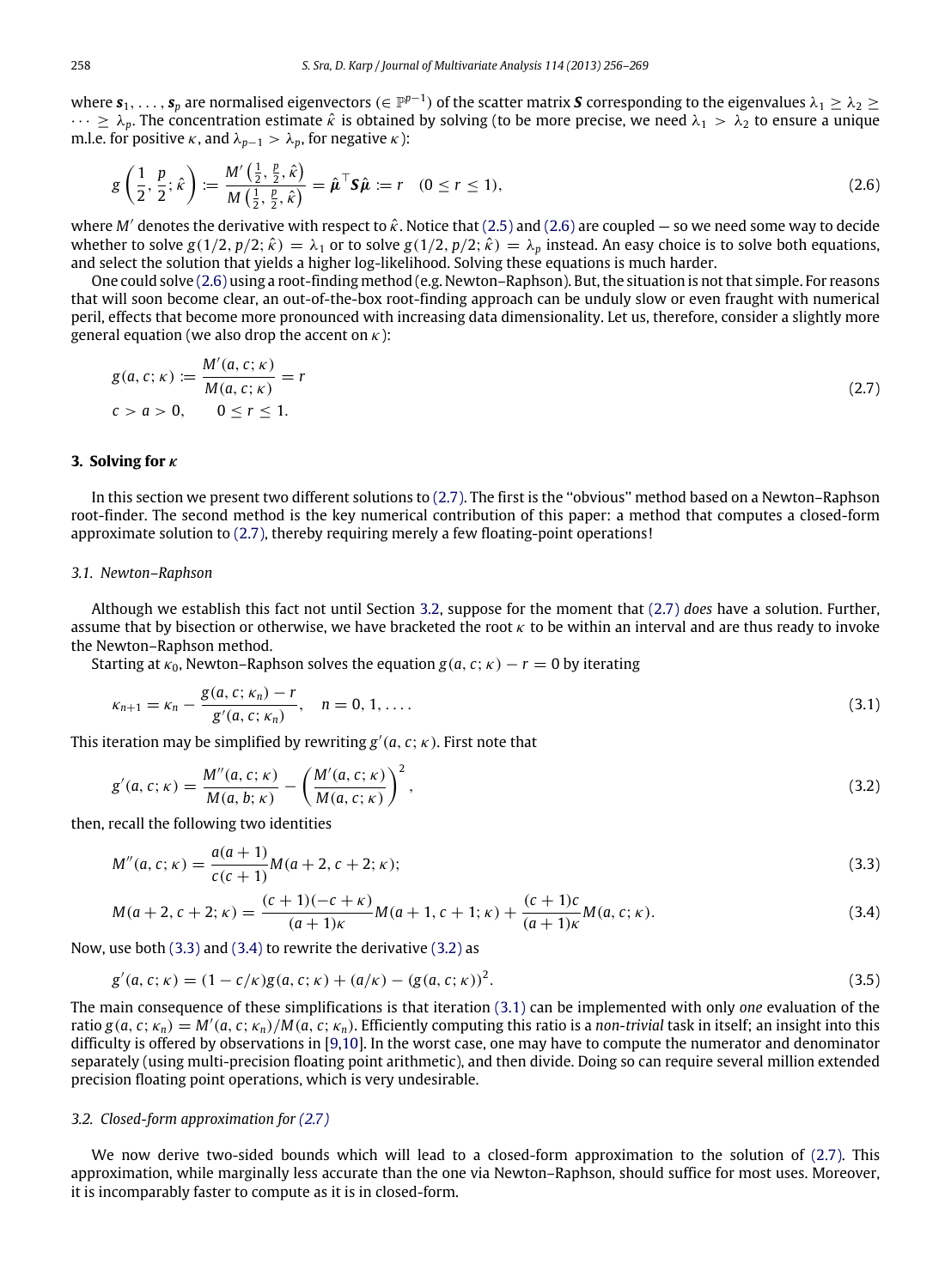Before proceeding to the details, let us look at a little history. For 2–3 dimensional data, or under very restrictive assumptions on  $\kappa$  or r, some approximations had been previously obtained [\[16\]](#page-13-0). Due to their restrictive assumptions, these approximations have limited applicability, especially for high-dimensional data, where these assumptions are often violated [\[3\]](#page-13-4). Recently Bijral et al. [\[4\]](#page-13-6) followed the technique of [\[3\]](#page-13-4) to essentially obtain the *ad-hoc* approximation (actually particularly for the case  $a = 1/2$ )

<span id="page-3-0"></span>
$$
BBG(r) := \frac{cr - a}{r(1 - r)} + \frac{r}{2c(1 - r)},
$$
\n(3.6)

which they observed to be quite accurate. However, [\(3.6\)](#page-3-0) lacks theoretical justification; other approximations were presented in [\[18\]](#page-13-7), though again only *ad-hoc*.

Below we present new approximations for  $\kappa$  that are theoretically well-motivated and also numerically more accurate. Key to obtaining these approximations are a set of bounds localising  $\kappa$ , and we present these in a series of theorems below. However, space restrictions have forced us to omit some proofs as they are quite technically involved. The included proofs have also been trimmed. The reader is referred to the accompanying arXiv report [\[19\]](#page-13-8) for complete proofs.

#### *3.2.1. Existence and uniqueness*

The following theorem shows that the function  $g(a, c; \kappa)$  is strictly increasing.

**Theorem 3.1.** Let  $c > a > 0$ , and  $\kappa \in \mathbb{R}$ . Then the function  $\kappa \to g(a, c; \kappa)$  is monotone increasing from  $g(a, c; -\infty) = 0$  to  $g(a, c; \infty) = 1$ .

**Proof.** Since  $g(a, c; \kappa) = (a/c)f_1(\kappa)$ , where  $f_\mu$  is defined in [\(A.7\),](#page-10-1) this theorem is a direct consequence of [Theorem A.4.](#page-11-0)

Hence the equation  $g(a, c; \kappa) = r$  has a unique solution for each  $0 < r < 1$ . This solution is negative if  $0 < r < a/c$  and positive if  $a/c < r < 1$ . Let us now localise this solution to a narrow interval by deriving tight bounds on it.

## *3.2.2. Bounds on the solution* κ

Deriving tight bounds for  $\kappa$  is key to obtaining our new theoretically well-defined numerical approximations; moreover, these approximations are easy to compute because the bounds are given in closed form.

**Theorem 3.2.** Let the solution to  $g(a, c; \kappa) = r$  be denoted by  $\kappa(r)$ . Consider the following three bounds:

<span id="page-3-4"></span><span id="page-3-3"></span>
$$
\text{(lower bound)}\ L(r) = \frac{rc - a}{r(1 - r)} \left( 1 + \frac{1 - r}{c - a} \right),\tag{3.7}
$$

<span id="page-3-5"></span>(bound) 
$$
B(r) = \frac{rc - a}{2r(1 - r)} \left( 1 + \sqrt{1 + \frac{4(c + 1)r(1 - r)}{a(c - a)}} \right),
$$
 (3.8)

$$
(upper bound) U(r) = \frac{rc - a}{r(1 - r)} \left(1 + \frac{r}{a}\right).
$$
\n(3.9)

*Let*  $c > a > 0$ , and  $\kappa(r)$  *be the solution* [\(2.7\)](#page-2-1). Then, we have

$$
1. \text{ for } a/c < r < 1,
$$

<span id="page-3-6"></span>
$$
L(r) < \kappa(r) < B(r) < U(r),\tag{3.10}
$$

2. for 
$$
0 < r < a/c
$$
,

<span id="page-3-2"></span><span id="page-3-1"></span>
$$
L(r) < B(r) < \kappa(r) < U(r). \tag{3.11}
$$

3. and if 
$$
r = a/c
$$
, then  $\kappa(r) = L(a/c) = B(a/c) = U(a/c) = 0$ .

*All three bounds (L, B, and U) are also asymptotically precise at*  $r = 0$  *and*  $r = 1$ *.* 

**Proof.** The proofs of parts 1 and 2 are given in [Theorems A.5](#page-12-0) and [A.6](#page-13-13) (see the [Appendix\)](#page-10-0), respectively. Part 3 is trivial. It is easy to see that  $\lim_{r\to 0,1} U(r)/L(r) = 1$ , so from inequalities [\(3.10\)](#page-3-1) and [\(3.11\),](#page-3-2) it follows that

$$
\lim_{r \to 0, 1} \frac{L(r)}{\kappa(r)} = \lim_{r \to 0, 1} \frac{B(r)}{\kappa(r)} = \lim_{r \to 0, 1} \frac{U(r)}{\kappa(r)} = 1. \quad \Box
$$

More precise asymptotic characterisations of the approximations *L*, *B* and *U* are given in Section [3.2.4.](#page-4-0)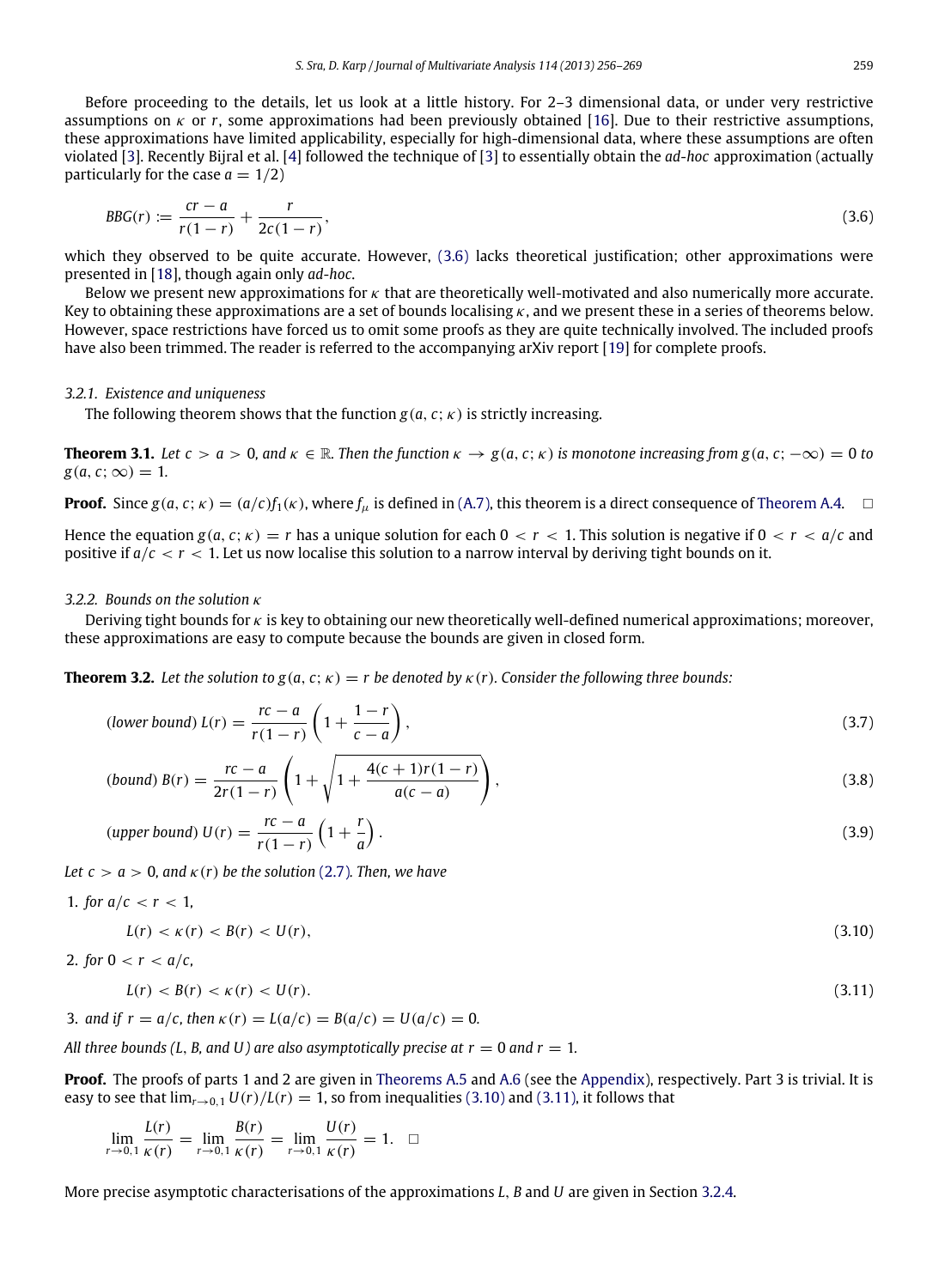| rabie i |                                    |  |
|---------|------------------------------------|--|
|         | Summary of various approximations. |  |

<span id="page-4-1"></span>**Table 1**

| Point                       | Approx.                                  |                                                                                |                    |                                                       |  |
|-----------------------------|------------------------------------------|--------------------------------------------------------------------------------|--------------------|-------------------------------------------------------|--|
|                             | L(r)                                     | B(r)                                                                           | U(r)               | BBG(r)                                                |  |
| $r=0$<br>$r = a/c$<br>$r=1$ | Correct of order 2<br>Correct of order 3 | Correct of order 1 Correct of order 2 Correct of order 3<br>Correct of order 3 | Correct of order 2 | Correct of order 2<br>Incorrect<br>Correct of order 1 |  |

## *3.2.3. BBG approximation*

Our bounds above also provide some insight into the previous approximation *BBG*(*r*) of [\[4\]](#page-13-6) given by [\(3.6\).](#page-3-0) Specifically, we check whether *BBG*(*r*) satisfies the lower and upper bounds from [Theorem 3.2.](#page-3-3)

To see when *BBG*(*r*) violates the lower bound, solve  $L(r) > BBG(r)$  for *r* to obtain

$$
\frac{2c^2 + a - \sqrt{(2c^2 - a)(2c^2 - a - 8ac)}}{2(2c^2 - a + c)} < r < \frac{2c^2 + a + \sqrt{(2c^2 - a)(2c^2 - a - 8ac)}}{2(2c^2 - a + c)}
$$

For the Watson case  $a = 1/2$ ; this means that *BBG*(*r*) violates the lower bound and *underestimates* the solution for *r* ∈ (0.11, 0.81) if *c* = 5; for *r* ∈ (0.0528, 0.904) if *c* = 10; for *r* ∈ (0.00503, 0.99) if *c* = 100; for *r* ∈ (0.00050025, 0.999) if  $c = 1000$ . This fact is also reflected in [Fig. 2.](#page-7-0)

.

To see when *BBG*(*r*) violates the upper bound, solve *BBG*(*r*)  $> U(r)$  for *r* to obtain

$$
r < \frac{2ac}{2c^2 - a}.
$$

For the Watson case  $a = 1/2$ ; this means that *BBG*(*r*) violates the upper bound and *overestimates* the solution for  $r \in (0, 0.1)$ if  $c = 5$ ; for  $r \in (0, 0.05)$  if  $c = 10$ ; for  $r \in (0, 0.005)$  if  $c = 100$ ; for  $r \in (0, 0.0005)$  if  $c = 1000$ .

What do these violations imply? They show that a combination of  $L(r)$  and  $U(r)$  is guaranteed to give a better approximation than *BBG*(*r*) for nearly all  $r \in (0, 1)$  except for a very small neighbourhood of the point where *BBG*(*r*) intersects  $\kappa(r)$ .

#### <span id="page-4-0"></span>*3.2.4. Asymptotic precision of the approximations*

Let us now look more precisely at how the various approximations behave at limiting values of *r*. There are three points where we can compute asymptotics:  $r = 0$ ,  $r = a/c$ , and  $r = 1$ . First, we assess how  $\kappa(r)$  itself behaves.

**Theorem 3.3.** *Let*  $c > a > 0$ ,  $r \in (0, 1)$ ; *let*  $\kappa(r)$  *be the solution to*  $g(a, c; \kappa) = r$ . *Then,* 

$$
\kappa(r) = -\frac{a}{r} + (c - a - 1) + \frac{(c - a - 1)(1 + a)}{a}r + O(r^2), \quad r \to 0,
$$
\n(3.12)

$$
\kappa(r) = \left(r - \frac{a}{c}\right) \left\{ \frac{c^2(1+c)}{a(c-a)} + \frac{c^3(1+c)^2(2a-c)}{a^2(c-a)^2(c+2)} \left(r - \frac{a}{c}\right) + O\left(\left(r - \frac{a}{c}\right)^2\right) \right\}, \quad r \to \frac{a}{c}
$$
(3.13)

$$
\kappa(r) = \frac{c-a}{1-r} + 1 - a + \frac{(a-1)(a-c-1)}{c-a} (1-r) + O((1-r)^2), \quad r \to 1.
$$
\n(3.14)

**Proof.** The proof hinges on Lagrange inversion and its guises for unbounded values. Details can be found in [\[19\]](#page-13-8).  $\Box$ 

We can compute asymptotic expansions for the various approximations by standard Laurent expansion. We summarise the results in [Table 1](#page-4-1) below; the formulae for the associated approximations are omitted due to space concerns, and may be found in [\[19\]](#page-13-8).

[Table 1](#page-4-1) uses the following terminology: (i) we call an approximation  $f(r)$  to be *incorrect* around  $r = \alpha$ , if  $f(r)/\kappa(r) \rightarrow$ 0,  $\infty$  as  $r \to \alpha$ ; (ii) we say  $f(r)$  is *correct of order* 1 around  $r = \alpha$ , if  $f(r)/\kappa(r) \to C$  such that  $C \neq 0$ ,  $\infty$  as  $r \to \alpha$ ; (iii) we say *f*(*r*) is *correct of order* 2 around  $r = \alpha$  if  $f(r)/\kappa(r) = 1 + O(r - \alpha)$  as  $r \to \alpha$ ; and (iv)  $f(r)$  is *correct of order* 3 around  $r = \alpha$  if  $f(r)/\kappa(r) = 1 + O((r - \alpha)^2)$  as  $r \to \alpha$ .

No matter how we count the total ''order of correctness'' it is clear from [Table 1](#page-4-1) that our approximations are superior to that of [\[4\]](#page-13-6).

The table shows that actually  $L(r)$  and  $U(r)$  can be viewed as three-point 2/2] Padé approximations to  $\kappa(r)$  at  $r = 0$  and  $r = a/c$  and  $r = 1$  with different orders at different points, while  $B(r)$  is a special non-rational three point approximation with even higher total order of contact.

Moreover, since we not only give the order of correctness but also prove the inequalities, we always know exactly which approximation underestimates κ(*r*) and which overestimates κ(*r*). Such information might be important to some applications. The approximation of [\[4\]](#page-13-6) is less precise and does not satisfy such inequalities. Also, note that all the above facts are equally true in the Watson case  $a = 1/2$ .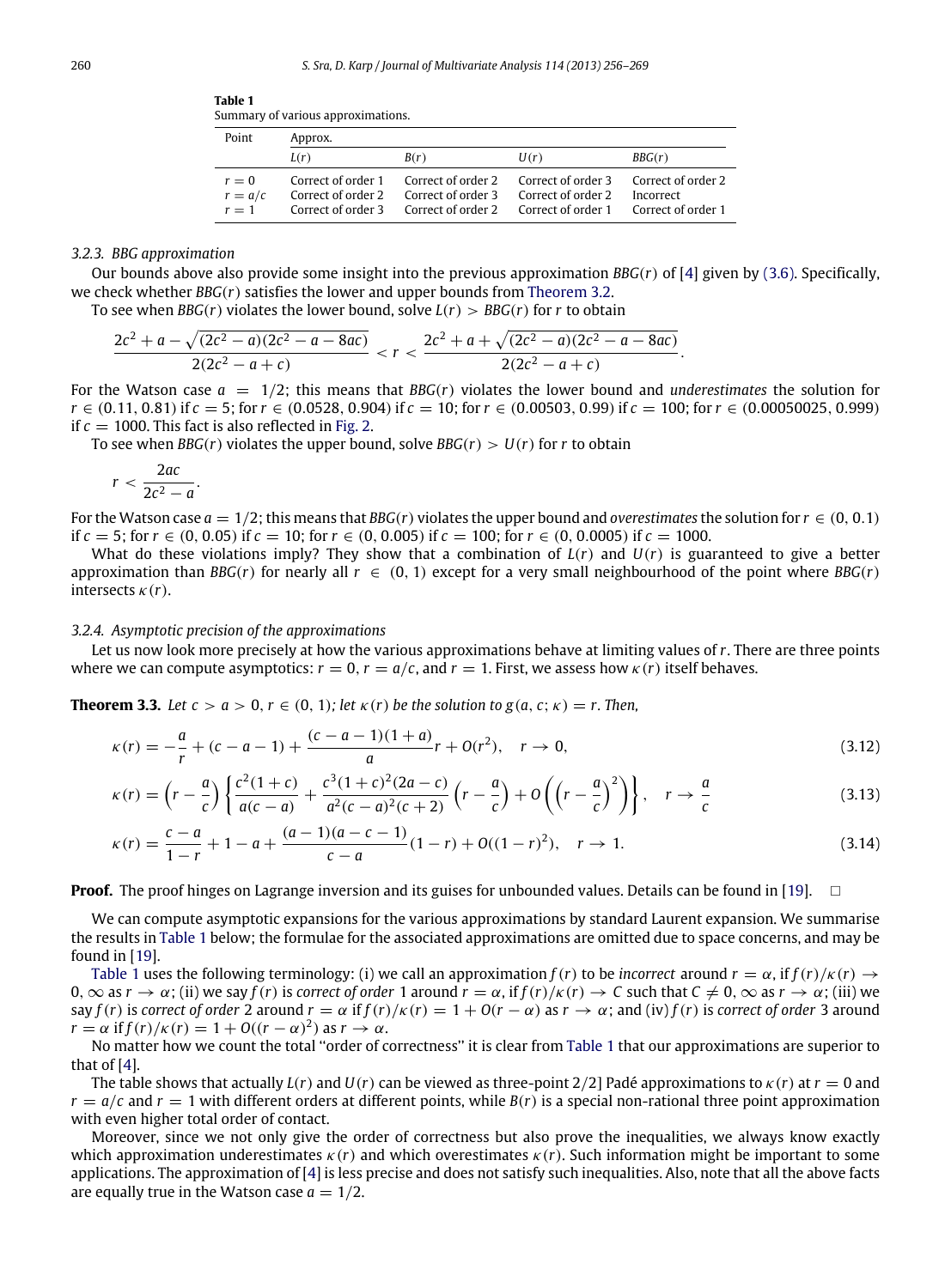#### **4. Application to mixture modelling and clustering**

Now that we have shown how to compute maximum-likelihood parameter estimates, we proceed onto *mixture-modelling* for mW distributions.

Suppose we observe the set  $\mathfrak{X}=\{\pmb{x}_1,\ldots,\pmb{x}_n\in\mathbb{P}^{p-1}\}$  of i.i.d. samples. We wish to model this set using a mixture of K mW distributions. Let  $W_p(x|\mu_j, \kappa_j)$  be the density of the *j*-th mixture component, and  $\pi_j$  its prior  $(1 \le j \le K)$  — then, for observation  $x_i$  we have the density

$$
f(\mathbf{x}_i|\boldsymbol{\mu}_1,\kappa_1,\ldots,\boldsymbol{\mu}_K,\kappa_K)=\sum_{j=1}^K \pi_j W_p(\mathbf{x}_i|\boldsymbol{\mu}_j,\kappa_j).
$$

The corresponding log-likelihood for the entire dataset  $X$  is given by

$$
\mathcal{L}(\mathcal{X}; \boldsymbol{\mu}_1, \kappa_1, \dots, \boldsymbol{\mu}_K, \kappa_K) = \sum_{i=1}^n \ln \left( \sum_{j=1}^K \pi_j W_p(\boldsymbol{x}_i | \boldsymbol{\mu}_j, \kappa_j) \right).
$$
(4.1)

To maximise the log-likelihood, we follow a standard Expectation Maximisation (EM) procedure [\[6\]](#page-13-14). To that end, first bound  $\mathcal L$  from below as

<span id="page-5-0"></span>
$$
\mathcal{L}(\mathcal{X}; \boldsymbol{\mu}_1, \kappa_1, \dots, \boldsymbol{\mu}_K, \kappa_K) \ge \sum_{ij} \beta_{ij} \ln \frac{\pi_j W_p(\mathbf{x}_i | \boldsymbol{\mu}_j, \kappa_j)}{\beta_{ij}},
$$
\n(4.2)

where β*ij* is the *posterior* probability (for *x<sup>i</sup>* , given component *j*), and it is defined by the *E-Step*:

<span id="page-5-1"></span>
$$
\beta_{ij} = \frac{\pi_j W_p(\mathbf{x}_i | \boldsymbol{\mu}_j, \kappa_j)}{\sum_l \pi_l W_p(\mathbf{x}_i | \boldsymbol{\mu}_l, \kappa_l)}.
$$
\n(4.3)

Maximising the lower-bound [\(4.2\)](#page-5-0) subject to  $\pmb{\mu}_j^\top \pmb{\mu}_j = 1$ , yields the *M-Step*:

<span id="page-5-3"></span>
$$
\mu_j = \mathbf{s}_1^j \quad \text{if } \kappa_j > 0, \qquad \mu_j = \mathbf{s}_p^j \quad \text{if } \kappa_j < 0,
$$
\n(4.4)

$$
\kappa_j = g^{-1}(1/2, p/2, r_j), \quad \text{where } r_j = \boldsymbol{\mu}_j^\top \mathbf{S}^j \boldsymbol{\mu}_j,
$$
  

$$
\pi_j = \frac{1}{n} \sum_i \beta_{ij},
$$
 (4.5)

where  $s_i^j$  denotes the eigenvector corresponding to eigenvalue  $\lambda_i$  (where  $\lambda_1\geq\cdots\geq\lambda_p)$  of the *weighted-scatter matrix:* 

$$
\mathbf{S}^j = \frac{1}{\sum_i \beta_{ij}} \sum_i \beta_{ij} \mathbf{x}_i \mathbf{x}_i^{\top}.
$$

Now we can iterate between [\(4.3\)–\(4.5\)](#page-5-1) to obtain an EM algorithm. Pseudo-code for such a procedure is shown below as Algorithm 1.

*Note: Hard assignments.* We note that as usual, to reduce the computational burden, we can replace the E-step [\(4.3\)](#page-5-1) by the standard *hard-assignment* heuristic:

<span id="page-5-2"></span>
$$
\beta_{ij} = \begin{cases} 1, & \text{if } j = \operatorname{argmax} \ln \pi_{j'} + \ln W_p(\mathbf{x}_i | \boldsymbol{\mu}_{j'}, \kappa_{j'}), \\ 0, & \text{otherwise.} \end{cases} \tag{4.6}
$$

The corresponding *M*-Step also simplifies considerably. Such hard-assignments maximise a lower-bound on the incomplete log-likelihood, and yield *partitional-clustering* algorithms (in fact, we show experimental results in Section [5.2](#page-8-0) where we cluster data using a partitional-clustering algorithm based on this hard-assignment heuristic).

#### *4.1. Diametrical clustering*

We now turn to the diametrical clustering algorithm of [\[7\]](#page-13-2), and show that it is merely a special case of the mixture-model described above. Diametrical clustering is motivated by the need to group together correlated and anti-correlated data points (see [Fig. 1](#page-6-0) for an illustration). For data normalised to have unit euclidean norm, such clustering treats *diametrically* opposite points equivalently. In other words, *x* lies on the projective plane. Therefore, a natural question is whether diametrical clustering is related to Watson distributions, and if so, how?

The answer to this question will become apparent once we recall the diametrical clustering algorithm (shown as Algorithm 2) of [\[7\]](#page-13-2). In Algorithm 2 we have labelled the ''E-Step'' and the ''M-Step''. These two steps are simplified instances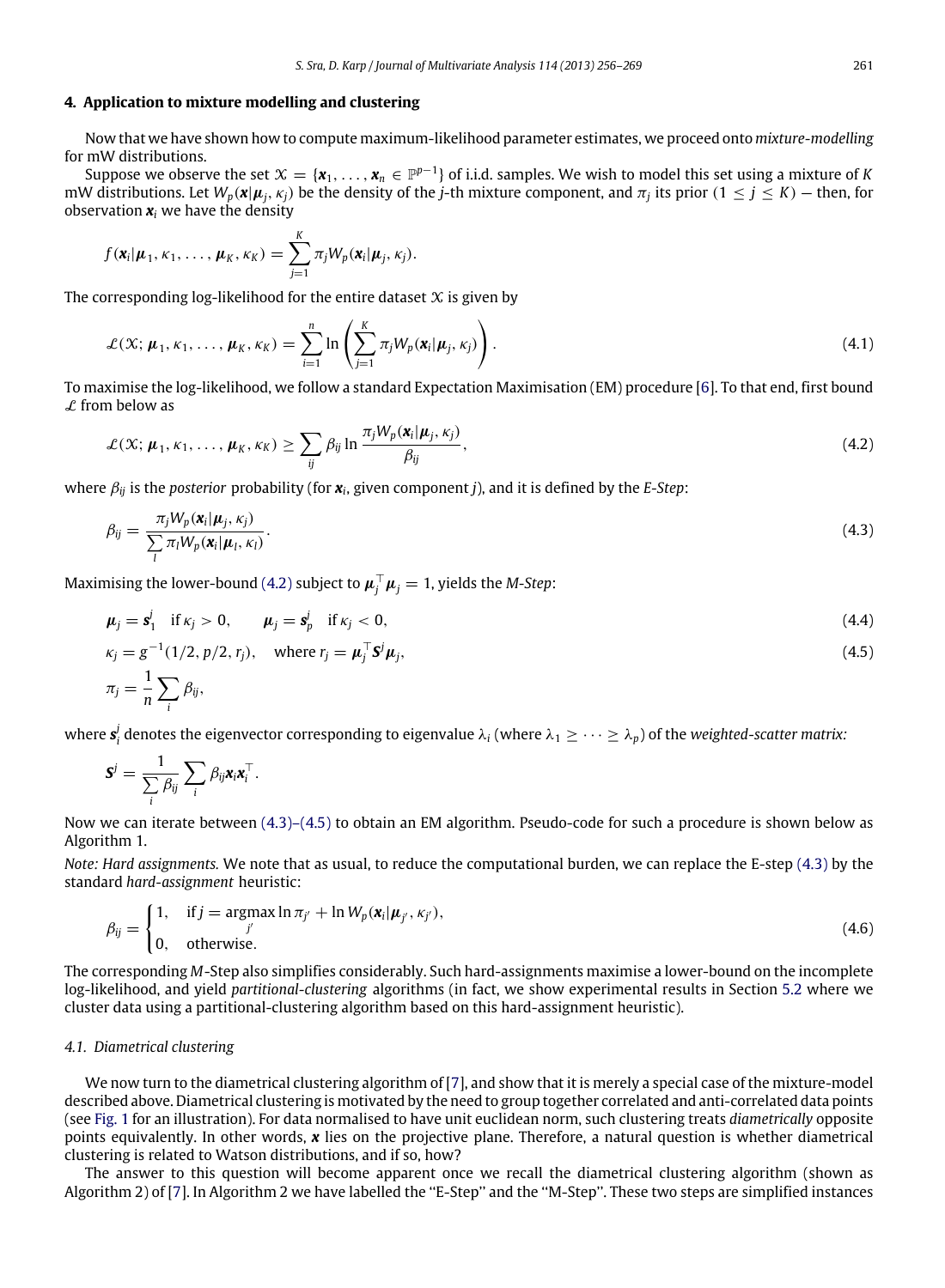```
Input: X = \{x_1, \ldots, x_n : \text{ where each } x_i \in \mathbb{P}^{p-1}\}, K: \text{ number of components}Output: Parameter estimates \pi_j, \boldsymbol{\mu}_j, and \kappa_j, for 1\leq j\leq KInitialise \pi_j, \mu_j, \kappa_j for 1 \leq j \leq Kwhile not converged do
     {Perform the E-step of EM}
     foreach i and j do
         Compute \beta_{ii} using (4.3) (or via (4.6) if using hard-assignments)
      \mathbf{I}end
     {Perform the M-step of EM}
     for i = 1 to K do
          \pi_j \leftarrow \frac{1}{n} \sum_{i=1}^n \beta_{ij}Compute \mu_i using (4.4)
          Compute \kappa<sup>i</sup> using (4.5)
    end
end
```


```
Input: \mathcal{X} = {\mathbf{x}_1, \dots, \mathbf{x}_n : \mathbf{x}_i \in \mathbb{P}^{p-1}}, K: number of clusters
Output: A partition \{X_j : 1 \le j \le K\} of X, and centroids \mu_jInitialise \mu_j for 1 \leq j \leq Kwhile not converged do
      E-step:
      Set \mathcal{X}_i \leftarrow \emptyset for 1 \leq j \leq Kfor i = 1 to n do
              \mathcal{X}_j ← \mathcal{X}_j ∪ {\mathbf{x}_i} where j = argma\mathbf{x}_{1 \leq h \leq K} (\mathbf{x}_i^{\top} \boldsymbol{\mu}_h)^2end
      M-step:
      for j = 1 to K do
              A_j = \sum_{\mathbf{x}_i \in \mathcal{X}_j} \mathbf{x}_i \mathbf{x}_i^\top\mu_j \leftarrow A_j \mu_j / \|A_j \mu_j\|end
end
```
#### **Algorithm 2:** Diametrical Clustering

<span id="page-6-0"></span>

Fig. 1. The left panel shows axially symmetric data that has two clusters (centroids are indicated by '+' and '×'). The middle and right panels show clustering yielded by (Euclidean) *K*-means (note that the centroids fail to lie on the circle in this case) with  $K = 2$  and  $K = 4$ , respectively. Diametrical clustering recovers the true clusters in the left panel.

of the E-step [\(4.3\)](#page-5-1) (alternatively [\(4.6\)\)](#page-5-2) and M-step [\(4.4\).](#page-5-3) To see why, consider the E-step [\(4.3\).](#page-5-1) If  $\kappa_j \to \infty$ , then for each *i*, the corresponding posterior probabilities  $\beta_{ij} \to \{0, 1\}$ ; the particular  $\beta_{ij}$  that tends to 1 is the one for which  $(\pmb{\mu}_j^\top \pmb{x}_i)^2$  is maximised — this is precisely the choice used in the E-step of Algorithm 2. With binary values for β*ij*, the M-Step [\(4.4\)](#page-5-3) also reduces to the version followed by Algorithm 2.

An alternative, perhaps better view is obtained by regarding diametrical clustering as a special case of mixture-modelling where a hard-assignment rule is used. Now, if all mixture components have the *same, positive* concentration parameter κ, then while computing β*ij* via [\(4.6\)](#page-5-2) we may ignore κ altogether, which reduces Algorithm 1 to Algorithm 2.

Given this interpretation of diametrical clustering, it is natural to expect that the additional modelling power offered by mixtures of Watson distributions might lead to better clustering. This is indeed the case, as indicated by some of our experiments in Section [5.2](#page-8-0) below, where we show that merely including the concentration parameter  $\kappa$  can lead to improved clustering accuracies, or to clusters with higher quality (in a sense that will be made more precise below).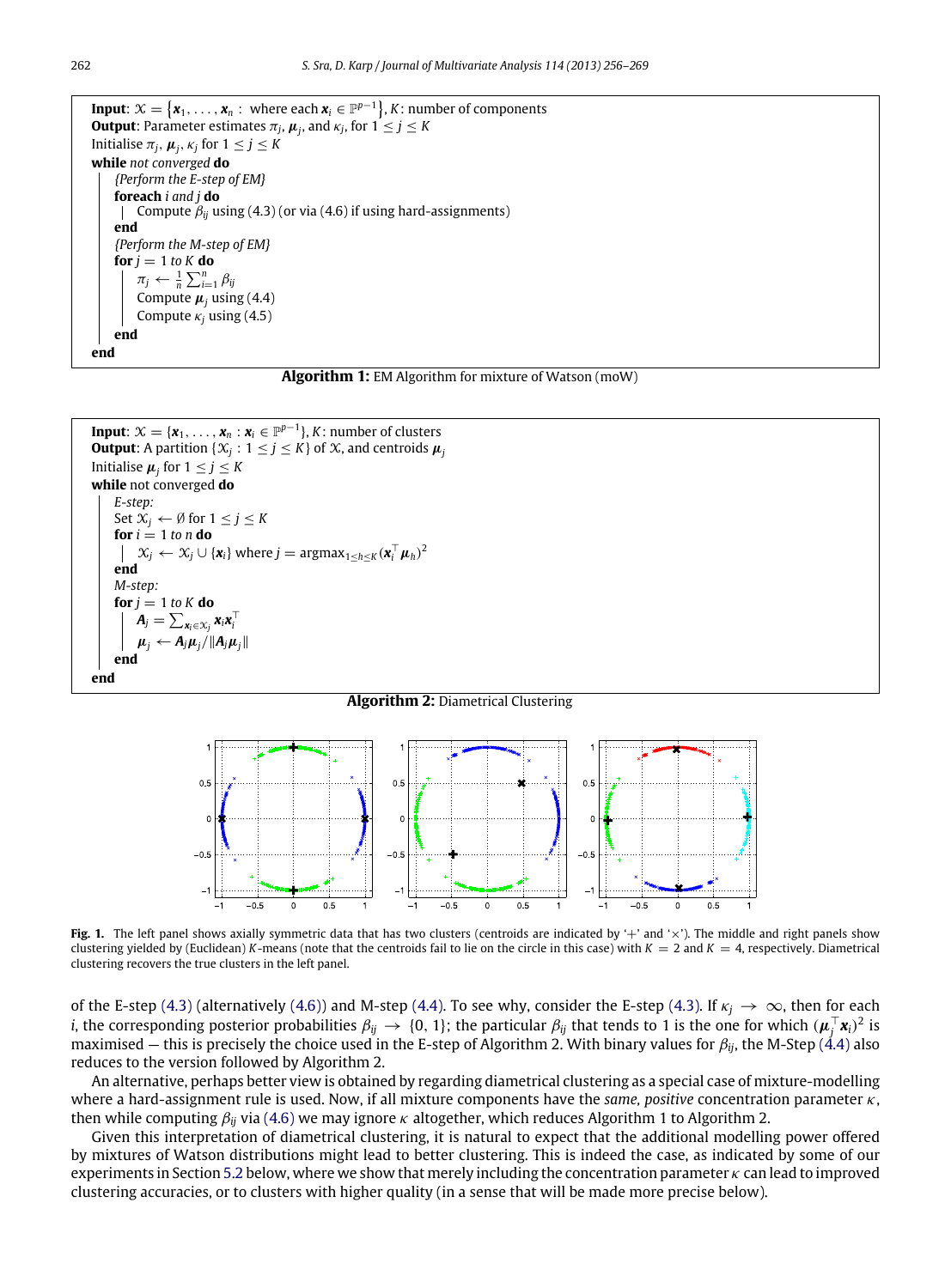<span id="page-7-0"></span>

Fig. 2. Relative errors  $|\hat{\kappa} - \kappa_{*}|/|\kappa_{*}|$  of BBG(r), L(r), B(r), and U(r) for  $c \in \{10, 100, 1000\}$  as r varies between (0, 1). The left column shows errors for "small" *r* (i.e., *r* close to 0), the middle column shows errors for "mid-range" *r*, and the last column shows errors for the "high" range ( $r \approx 1$ ).

## **5. Experiments**

We now come to numerical results to assess the methods presented. We divide our experiments into two groups. The first group comprises numerical results that illustrate accuracy of our approximation to  $\kappa$ . The second group supports our claim that the extra modelling power offered by moWs also translates into better clustering results.

## *5.1. Estimating* κ

We show two representative experiments to illustrate the accuracy of our approximations. The first set (Section [5.1.1\)](#page-7-1) compares our approximation with that of [\[4\]](#page-13-6), as given by [\(3.6\).](#page-3-0) This set considers the Watson case, namely  $a = 1/2$  and varying dimensionality  $c = p/2$ . The second set (Section [5.1.2\)](#page-8-1) of experiments shows a sampling of results for a few values of *c* and κ as the parameter *a* is varied. This set illustrates how well our approximations behave for the general nonlinear equation [\(2.7\).](#page-2-1)

## <span id="page-7-1"></span>*5.1.1. Comparison with the BBG approximation for the Watson case*

Here we fix  $a = 1/2$ , and vary c on an exponentially spaced grid ranging from  $c = 10$  to  $c = 10^4$ . For each value of c, we generate geometrically spaced values of the ''true'' κ<sup>∗</sup> in the range [−200*c*, 200*c*]. For each choice of κ<sup>∗</sup> picked within this range, we compute the ratio  $r = g(1/2, c, \kappa_*)$  (using MATHEMATICA for high precision). Then, given  $a = 1/2, c$ , and *r*, we estimate  $\kappa_*$  by solving  $\kappa \approx g^{-1}(1/2, c, r)$  using *BBG*(*r*), *L*(*r*), *B*(*r*), and *U*(*r*), given by [\(3.6\),](#page-3-0) [\(3.7\),](#page-3-4) [\(3.8\),](#page-3-5) and [\(3.9\),](#page-3-6) respectively.

[Fig. 2](#page-7-0) shows the results of computing these approximations. From the plots we see that although approximation *BBG*(*r*) is quite good and more accurate than  $B(r)$  and  $U(r)$  for  $r \approx 1$ , approximation  $L(r)$  is more accurate across almost the whole range of dimensions and *r* values. In contrast, for small *r*, *BBG*(*r*) can be more accurate than *L*(*r*), but in this case both *U*(*r*) and *B*(*r*) are much more accurate.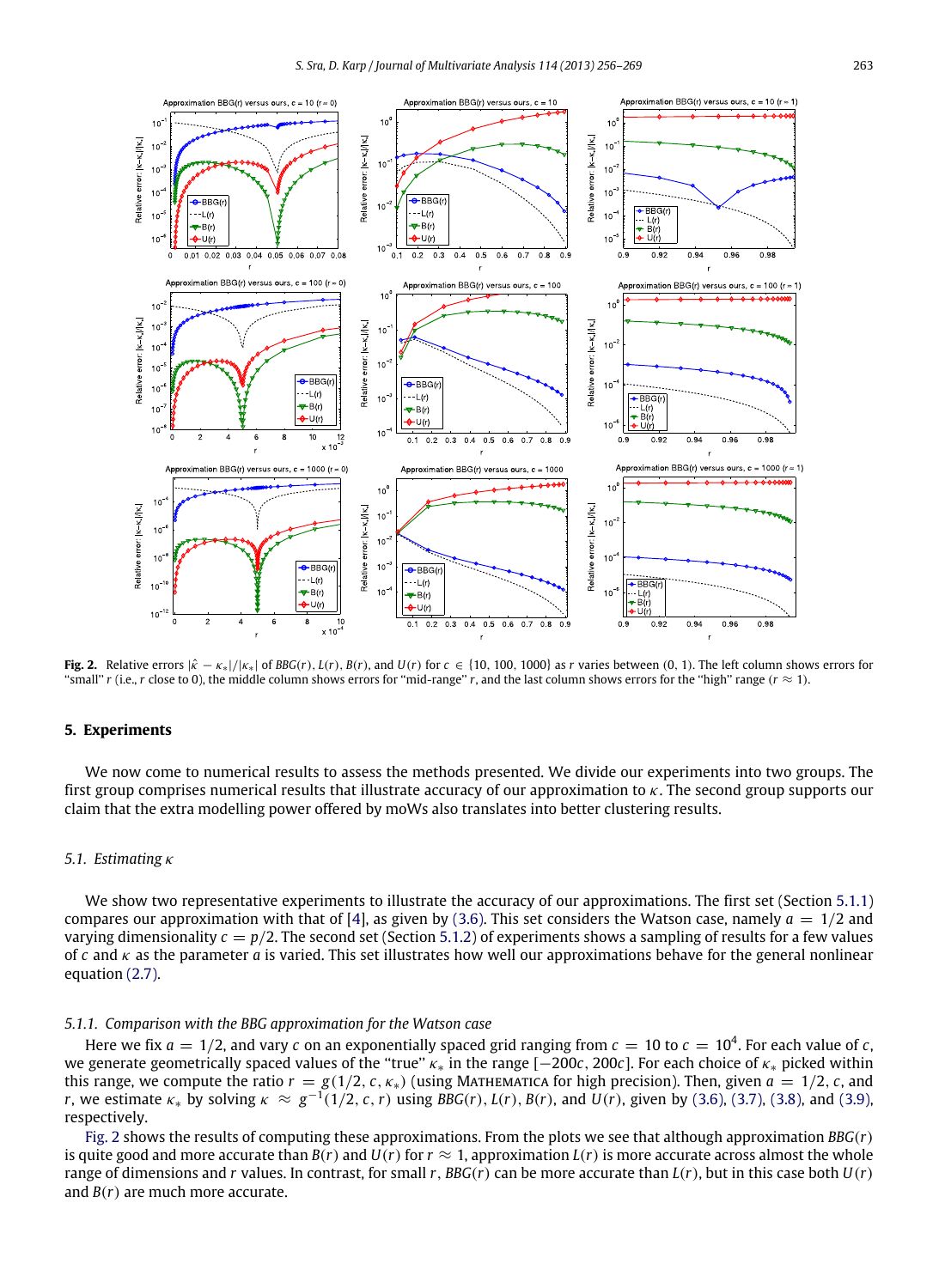<span id="page-8-2"></span>

**Fig. 3.** Relative errors of *BBG*(*r*), *L*(*r*), *B*(*r*), and *U*(*r*) for different sets of *c* and κ values, as *a* is varied from 0.01*c* to 0.99*c*.

## <span id="page-8-1"></span>*5.1.2. Comparisons of the approximation for fixed c and varying a*

In our next set of experiments, we chose a few values of  $c$  and  $\kappa$  (see [Fig. 3\)](#page-8-2), and varied *a* linearly to lie in the range [0.01*c*, 0.99*c*]. [Fig. 3](#page-8-2) reports the relative errors of approximation incurred by the various approximations.

From the plots it is clear that one of  $L(r)$ ,  $B(r)$ , or  $U(r)$  always yields results more accurate than  $BBG(r)$ . The various results suggest the following rough rule-of-thumb: prefer  $U(r)$  for  $0 < r < a/(2c)$ , prefer  $B(r)$  for  $a/(2c) \le r < 2a/\sqrt{c}$ and prefer  $L(r)$  for  $2a/\sqrt{c} \leq r < 1$ .

#### <span id="page-8-0"></span>*5.2. Clustering using mW distributions*

Now we turn to our second set of experiments. Below we show results of two experiments: (i) with synthetic data, where a desired ''true-clustering'' is known; and (ii) with gene expression data for which previously axially symmetric clusters have been considered.

For both our experiments, we compare moW (Algorithm 1 with [\(4.6\)](#page-5-2) for the E-step) against the diametrical clustering procedure of [\[7\]](#page-13-2). The key aim of the experiments is to show that the extra modelling power offered by a mixture of mW distributions can provide clustering results better than plain diametrical clustering.

#### *5.2.1. Synthetic data*

We generated data that merely exhibit axial symmetry and have varying degrees of concentration around given mean directions. Since both the diametrical method as well as moW model axial symmetry they can be fairly compared on this data. The distinction comes, however, where moW further models concentration (via  $\kappa$ ), and in case the generated data is sufficiently concentrated, this modelling translates into empirically superior performance. Naturally, to avoid unfairly skewing results in favour of moW, we do not compare it against diametrical clustering on synthetic data sampled from a mixture of mW distributions as moW explicitly optimises such a model.

For our data generation we need to sample points from  $W_p(\kappa,\mu)$ , for which we invoke a simplified version of the powerful Gibbs sampler of [\[11\]](#page-13-15) that can simulate Bingham–von Mises–Fisher distributions. We note here that Bingham distribution is parametrised by a matrix *A*, and to use it for sampling Watson distributions, we merely need to realise that  $A = \kappa \mu \mu^T$ .

With the sampling code in hand, we generate synthetic datasets with varying concentration as follows. First, two random unit vectors  $\pmb{\mu}_1,\pmb{\mu}_2\in\mathbb{P}^{29}$  are selected. Then, we fix  $\kappa_1=3$  and sample 200 points from  $W_3(\kappa_1,\pmb{\mu}_1)$ . Next, we vary  $\kappa_2$  in the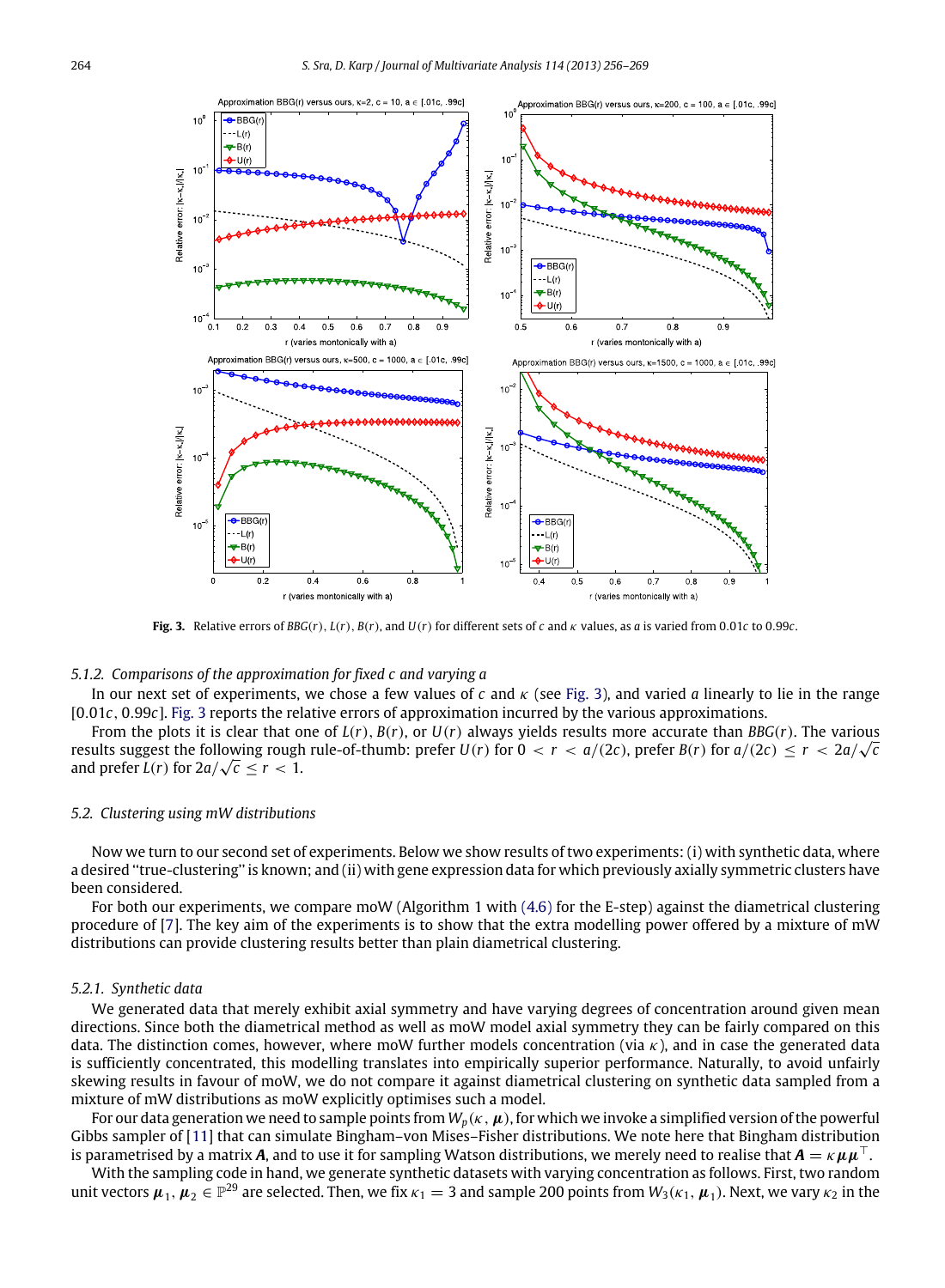#### <span id="page-9-0"></span>**Table 2**

Percentages of accurately clustered points for diametrical clustering vs. moW (over 10 runs). Since this is simulated data, we knew the cluster labels. The accuracy is then computed by matching the predicted labels with the known ones. In line with the theory, with increasing concentration the modelling power offered by moW shows a clear advantage over ordinary diametrical clustering.

| K <sub>2</sub> | Diametrical (avg/best/worst)-% | moW (avg/best/worst)–%   |
|----------------|--------------------------------|--------------------------|
|                | 52.65 / 56.50 / 51.50          | 51.65 / 53.50 / 50.50    |
| 10             | 52.75 / 56.00 / 50.50          | 54.10 / 57.00 / 50.00    |
| 20             | 57.60 / 64.00 / 51.50          | 74.45 / 87.00 / 63.50    |
| 50             | 66.00 / 78.50 / 50.00          | 99.50 / 99.50 / 99.50    |
| 100            | 71.20 / 81.00 / 55.00          | 100.00 / 100.00 / 100.00 |

set  $\{3, 10, 20, 50, 100\}$ , and generate 200 points for each value of  $\kappa_2$  by sampling from  $W_p(\kappa_2, \mu_2)$ . Finally, by mixing the  $\kappa_1$ component with each of the five  $\kappa_2$  components we obtain five datasets  $\mathcal{X}_t$  (1  $\leq$  *t*  $\leq$  5).

Each of these five datasets is then clustered into two clusters, using moW and diametrical clustering. Both algorithms are run ten times each to smooth out the effect of random initialisations. [Table 2](#page-9-0) shows the results of clustering by displaying the accuracy which measures the percentage of data points that were assigned to the ''true'' clusters (i.e., the true components in the mixture). The accuracies strongly indicate that explicit modelling of concentration leads to better clustering as  $\kappa_2$ increases. In other words, larger  $\kappa_2$  makes points from the second cluster more concentrated around  $\pm\mu_2$ , thereby allowing easier separation between the clusters.

#### *5.2.2. Real data*

We now compare clustering results of moW with those of diametrical clustering on three gene microarray datasets that were also used in the original diametrical clustering paper [\[7\]](#page-13-2). These datasets are: (i) Human Fibroblasts [\[13\]](#page-13-16); (ii) Yeast Cell Cycle [\[17\]](#page-13-17); and (iii) Rosetta yeast [\[12\]](#page-13-18). The respective matrix sizes that we used were: (i) 517  $\times$  12; (ii) 696  $\times$  82; and (iii)  $900 \times 300$  (these 900 genes were randomly selected from the original 5245).

Since we do not have ground-truth clusterings for these datasets, we validate our results using internal measures. Specifically, we compute two scores: *homogeneity* and *separation*, which are defined below by *H*avg and *S*avg, respectively. Let  $\mathcal{X}_i$  ⊂  $\mathcal{X}$  denote cluster *j*; then we define

<span id="page-9-1"></span>
$$
H_{\text{avg}} = \frac{1}{n} \sum_{j=1}^{K} \sum_{\mathbf{x}_i \in \mathcal{X}_j} (\mathbf{x}_i^{\top} \boldsymbol{\mu}_j)^2,
$$
\n(5.1)

<span id="page-9-2"></span>
$$
S_{\text{avg}} = \frac{1}{\sum_{j \neq l} |\mathcal{X}_j| |\mathcal{X}_l|} \sum_{j \neq l} |\mathcal{X}_j| |\mathcal{X}_l| \min(\boldsymbol{\mu}_j^{\top} \boldsymbol{\mu}_l, -\boldsymbol{\mu}_j^{\top} \boldsymbol{\mu}_l).
$$
(5.2)

We note a slight departure from the standard in our definitions above. In [\(5.1\),](#page-9-1) instead of summing over  $x_i^\top \mu_j$ , we sum over their squares, while in [\(5.2\),](#page-9-2) instead of  $\mu_j^\top\mu_l$ , we use  $\min(\mu_j^\top\mu_l,-\mu_j^\top\mu_l)$  because for us  $+\mu_j$  and  $-\mu_j$  represent the same cluster.

We note that diametrical clustering optimises precisely the criterion [\(5.1\),](#page-9-1) and is thus favoured by our criterion. Higher values of *H<sub>avg</sub>* mean that the clusters have higher intra-cluster cohesiveness, and thus are "better" clusters. In contrast, lower values of *S*avg mean that the inter-cluster dissimilarity is high, i.e., better separated clusters.

[Table 3](#page-10-2) shows results yielded by diametrical clustering and moW on the three different gene datasets. For each dataset, we show results for two values of *K*. The *H*avg values indicate that moW yields clusters having approximately the same intra-cluster cohesiveness as diametrical. However, moW attains better inter-cluster separation as it more frequently leads to lower *S*avg values.

#### **6. Conclusions**

We studied the multivariate Watson distribution, a fundamental tool for modelling axially symmetric data. We solved the difficult nonlinear equations that arise in maximum-likelihood parameter estimation. In high-dimensions these equations pose severe numerical challenges. We derived tight two-sided bounds that led to approximate solutions to these equations; we also showed our solutions to be accurate. We applied our results to mixture-modelling with Watson distributions and consequently uncovered a connection to the diametrical clustering algorithm of [\[7\]](#page-13-2). Our experiments showed that for clustering axially symmetric data, the additional modelling power offered by mixtures of Watson distributions can lead to better clustering. Further refinements to the clustering procedure, as well as other applications of Watson mixtures in high-dimensional settings is left as a task for the future.

#### **Acknowledgments**

The first author thanks Prateek Jain for initial discussions related to Watson distributions. The second author acknowledges the support of the Russian Basic Research Fund (grant 11-01-00038-a).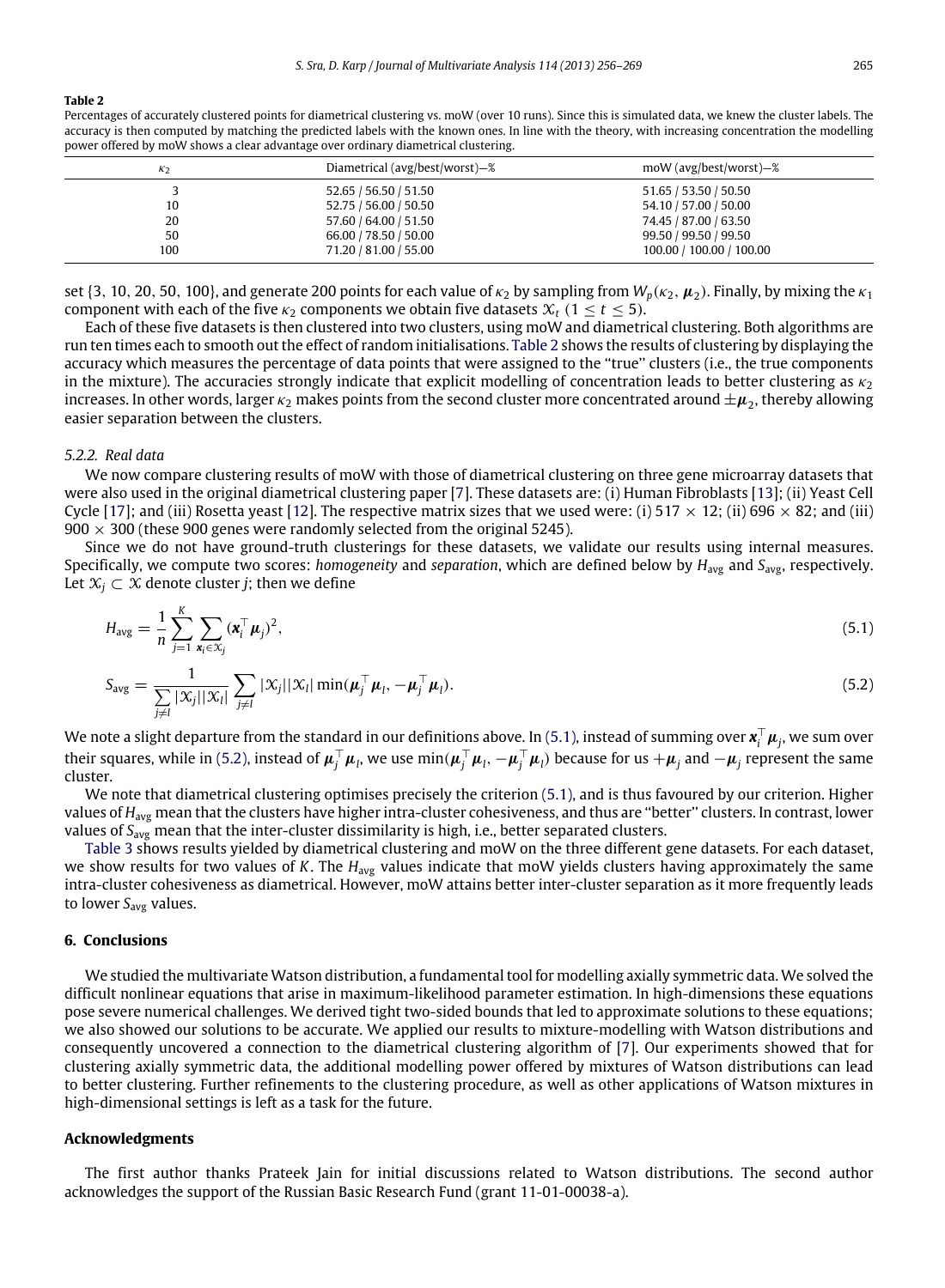#### <span id="page-10-2"></span>**Table 3**

Clustering accuracy on gene-expression datasets (over 10 runs). Noticeable differences (i.e., >0.02) between the algorithms are highlighted in bold.

<span id="page-10-3"></span>

| Method                                    | Diametrical (avg/best/worst)                   | moW (avg/best/worst)                                  |
|-------------------------------------------|------------------------------------------------|-------------------------------------------------------|
| Yeast-4<br>Homogeneity<br>Separation      | 0.38 / 0.38 / 0.38<br>$-0.00$ / $-0.23$ / 0.24 | 0.37 / 0.37 / 0.37<br>$-0.04$ / $-0.23$ / 0.20        |
| Yeast-6<br>Homogeneity<br>Separation      | 0.41 / 0.41 / 0.40<br>$-0.06$ / $-0.15$ / 0.14 | 0.41 / 0.41 / 0.40<br>$-0.07$ $(-0.20)$ 0.13          |
| Rosetta-2<br>Homogeneity<br>Separation    | 0.16 / 0.17 / 0.16<br>0.24 / 0.08 / 0.28       | 0.16 / 0.17 / 0.16<br>$-0.20$ / $-0.28$ / 0.09        |
| Rosetta-4<br>Homogeneity<br>Separation    | 0.23 / 0.23 / 0.23<br>$-0.01$ / $-0.08$ / 0.16 | 0.23 / 0.23 / 0.23<br>$-0.03$ / $-0.09$ / <b>0.12</b> |
| Fibroblast-2<br>Homogeneity<br>Separation | 0.70 / 0.70 / 0.70<br>$0.26$ / $-0.65$ / 0.65  | 0.70 / 0.70 / 0.70<br>$-0.01/ -0.65/0.65$             |
| Fibroblast-5<br>Homogeneity<br>Separation | 0.78 / 0.78 / 0.78<br>$-0.05$ / $-0.28$ / 0.40 | 0.76/0.76/0.75<br>$-0.12$ / $-0.30$ / 0.35            |

#### <span id="page-10-0"></span>**Appendix. Mathematical details**

This appendix presents a few of the most relevant technical details omitted from the main text. Due to space limitations we cannot present all the proofs and appurtenant details; these may be found in the longer version of the paper [\[19\]](#page-13-8).

We list below some identities for *M* that we will need for our analysis. To ease the notational burden, we also use the shorthand  $M_i \equiv M(a + i, c + i, x)$ .

$$
\frac{d^n}{dx^n}M_0 = \frac{a^{\overline{n}}}{c^{\overline{n}}}M_n,\tag{A.1}
$$

<span id="page-10-4"></span>
$$
M_1 = \frac{c(1 - c + x)}{ax}M_0 + \frac{c(c - 1)}{ax}M_{-1},
$$
\n(A.2)

<span id="page-10-6"></span><span id="page-10-5"></span>
$$
(c-a)xM(a+2, c+3, x) = (c+1)(c+2)[M2 - M1],
$$
\n(A.3)

$$
xM(a+2, c+3, x) = (c+2)[M2 - M(a+1, c+2, x)].
$$
\n(A.4)

Identity  $(A.1)$  follows inductively;  $(A.2)$  is from  $[5, 16.1.9c]$  $[5, 16.1.9c]$ ;  $(A.3)$  is obtained by combining  $[8,$  formula 6.4(5)] with  $[8,$  formula 6.4(4)]; and [\(A.4\)](#page-10-6) is from [\[8,](#page-13-9) formula 6.4(5)]. The following lemma has been derived by the second author in [\[14,](#page-13-20) Lemma 1].

**Lemma A.1.** *The Kummer function satisfies the identity*

<span id="page-10-8"></span>
$$
M_1^2 - M_2 M_0 = \frac{(c-a)x}{c+1} \bigg[ \frac{1}{c+1} M(a+1, c+2, x)^2 - \frac{1}{c+2} M(a+2, c+3, x) M(a, c+1, x) + \frac{1}{c(c+1)} M(a+1, c+2, x) M(a+2, c+2, x) \bigg].
$$
\n(A.5)

The central object of study in this paper is the *Kummer-ratio*:

$$
g(x) = g(a, c; x) := \frac{M'(a, c, x)}{M(a, c, x)} = \frac{a}{c} \frac{M(a + 1, c + 1, x)}{M(a, c, x)}.
$$
 (A.6)

In the sequel, it will be useful to use the slightly more general function

<span id="page-10-1"></span>
$$
f_{\mu}(x) := \frac{M(a + \mu, c + \mu, x)}{M(a, c, x)}, \quad \mu > 0,
$$
\n(A.7)

so that  $g(x) = (a/c)f_1(x)$ .

**Lemma A.2** (*Log-convexity*). Let  $c > a > 0$  and  $x \ge 0$ . Then the function

<span id="page-10-7"></span>
$$
\mu \mapsto \frac{\Gamma(a + \mu)}{\Gamma(c + \mu)} M(a + \mu, c + \mu, x) = \sum_{k=0}^{\infty} \frac{\Gamma(a + \mu + k)}{\Gamma(c + \mu + k)} \frac{x^k}{k!} =: h_{a,c}(\mu; x)
$$

*is strictly log-convex on* [0,  $\infty$ ) *(note that h is a function of*  $\mu$ *).*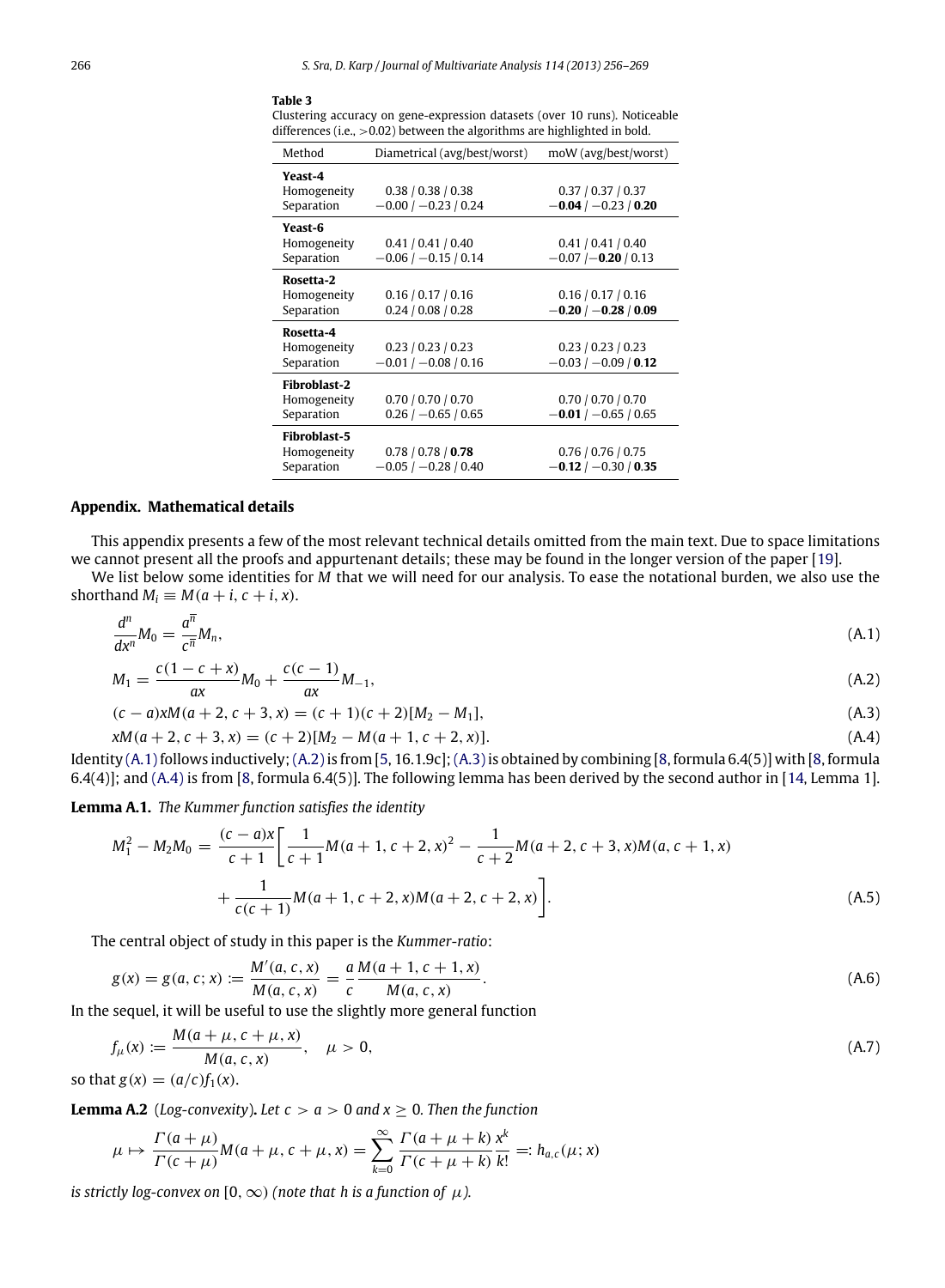**Proof.** Write the power-series expansion in *x* for  $h_{a,c}(\mu; x)$  as

$$
h_{a,c}(\mu; x) = \sum_{k=0}^{\infty} h_k(a, c, \mu) \frac{x^k}{k!}, \qquad h_k(a, c, \mu) = \frac{\Gamma(a + \mu + k)}{\Gamma(c + \mu + k)}.
$$

Since log-convexity is additive, it is sufficient to prove that  $\mu \mapsto h_k(a, c, \mu)$  is log-convex. For this we compute the secondderivative

$$
\frac{\partial^2}{\partial \mu^2} \ln h_k(a, c, \mu) = \psi'(a + \mu + k) - \psi'(c + \mu + k),
$$

where  $\psi$  is the logarithmic derivative of the gamma function. We need to show that this expression is positive when  $c > a > 0$ ,  $k > 0$  and  $\mu > 0$ . Differentiating the Gauss formula [\[1,](#page-13-10) Theorem 1.6.1] twice we get

$$
\psi''(x) = -\int_0^\infty \frac{t^2 e^{-tx}}{1 - e^{-t}} dt < 0.
$$

Hence the function  $\psi'(x)$  is decreasing and our claim follows.  $\Box$ 

**Lemma A.3.** *Let*  $c > a > 0$ *, and*  $x \ge 0$ *. Then the function* 

<span id="page-11-1"></span>
$$
\mu \mapsto \frac{\Gamma(a+\mu)}{\Gamma(c+\mu)} M(c-a, c+\mu, x) =: \hat{h}_{a,c}(\mu; x)
$$

*is strictly log-convex on*  $[0, \infty)$ *.* 

 $\overline{2}$ 

**Proof.** Using precisely the same argument as in the proof of [Lemma A.2](#page-10-7) we see that  $\mu \mapsto \Gamma(a+\mu)/\Gamma(c+\mu)$  is log-convex. Next, the log-convexity of  $\mu \mapsto M(c-a; c+\mu; x)$  has been proved by several authors (see, for instance, [\[15\]](#page-13-21) and references therein). Thus multiplicativity of log-convexity completes the proof.  $\square$ 

<span id="page-11-0"></span>With the last two lemmas in hand we are ready to prove the following theorem.

**Theorem A.4** (*Monotonicity*). Let  $c > a > 0$ . Then, the function  $x \mapsto f_u(x)$  is monotone increasing on  $(-\infty, \infty)$ *, with*  $f_\mu(-\infty) = 0$  and  $f_\mu(\infty) = \Gamma(c + \mu)\Gamma(a)/(\Gamma(c)\Gamma(a + \mu)).$ 

**Proof.** We divide the proof into two cases: (i)  $x > 0$ , and (ii)  $x < 0$ .

*Case* (i). It follows from [\(A.1\)](#page-10-3) that

$$
M_0^2 f'_{\mu}(x) = \frac{a + \mu}{c + \mu} M_{\mu+1} M_0 - \frac{a}{c} M_{\mu} M_1.
$$

We need to show that the above expression is positive, which amounts to showing

<span id="page-11-2"></span>
$$
\frac{a+\mu}{c+\mu}\frac{M_{\mu+1}}{M_{\mu}} > \frac{a}{c}\frac{M_1}{M_0} \Leftrightarrow \frac{\left[\Gamma(a+\mu+1)/\Gamma(c+\mu+1)\right]M_{\mu+1}}{\left[\Gamma(a+\mu)/\Gamma(c+\mu)\right]M_{\mu}} > \frac{\left[\Gamma(a+1)/\Gamma(c+1)\right]M_1}{\left[\Gamma(a)/\Gamma(c)\right]M_0}.
$$
\n(A.8)

The last inequality follows from [Lemma A.2.](#page-10-7) To see how, recall that if  $\mu \mapsto h(\mu)$  is log-convex, then the function  $\mu \mapsto h(\mu + \delta)/h(\mu)$  is increasing for each fixed  $\delta > 0$ , a fact that is easily verified by noting that when h is log-convex, its  $\hat{f}$  logarithmic derivative  $h'(\mu)/h(\mu)$  is increasing, which immediately implies that the derivative of  $h(\mu+\delta)/h(\mu)$  is positive. Thus, in particular applying this property to  $h_{a,c}(\mu; x)$  with  $\delta = 1$  we have

$$
\frac{h_{a,c}(\mu+1;x)}{h_{a,c}(\mu;x)} > \frac{h_{a,c}(1;x)}{h_{a,c}(0;x)},
$$

which is precisely the required inequality. This establishes the monotonicity. The value of  $f_\mu(\infty)$  follows from the asymptotic formula given in [\[1,](#page-13-10) Corollary 4.2.3].

*Case* (ii). Let *x* < 0. Like in Case (i) we need to show that

$$
\frac{\left[\Gamma(a+\mu+1)/\Gamma(c+\mu+1)\right]M_{\mu+1}}{\left[\Gamma(a+\mu)/\Gamma(c+\mu)\right]M_{\mu}} > \frac{\left[\Gamma(a+1)/\Gamma(c+1)\right]M_1}{\left[\Gamma(a)/\Gamma(c)\right]M_0} \tag{A.9}
$$

but this time for  $x < 0$ . Apply the Kummer transformation  $M(a; c; x) = e^x M(c - a; c; -x)$  and write  $y = -x > 0$  to get

$$
\frac{\left[\Gamma(a+\mu+1)/\Gamma(c+\mu+1)\right]M(c-a;c+\mu+1;y)}{\left[\Gamma(a+\mu)/\Gamma(c+\mu)\right]M(c-a;c+\mu;y)}>\frac{\left[\Gamma(a+1)/\Gamma(c+1)\right]M(c-a;c+1;y)}{\left[\Gamma(a)/\Gamma(c)\right]M(c-a;c;y)}.
$$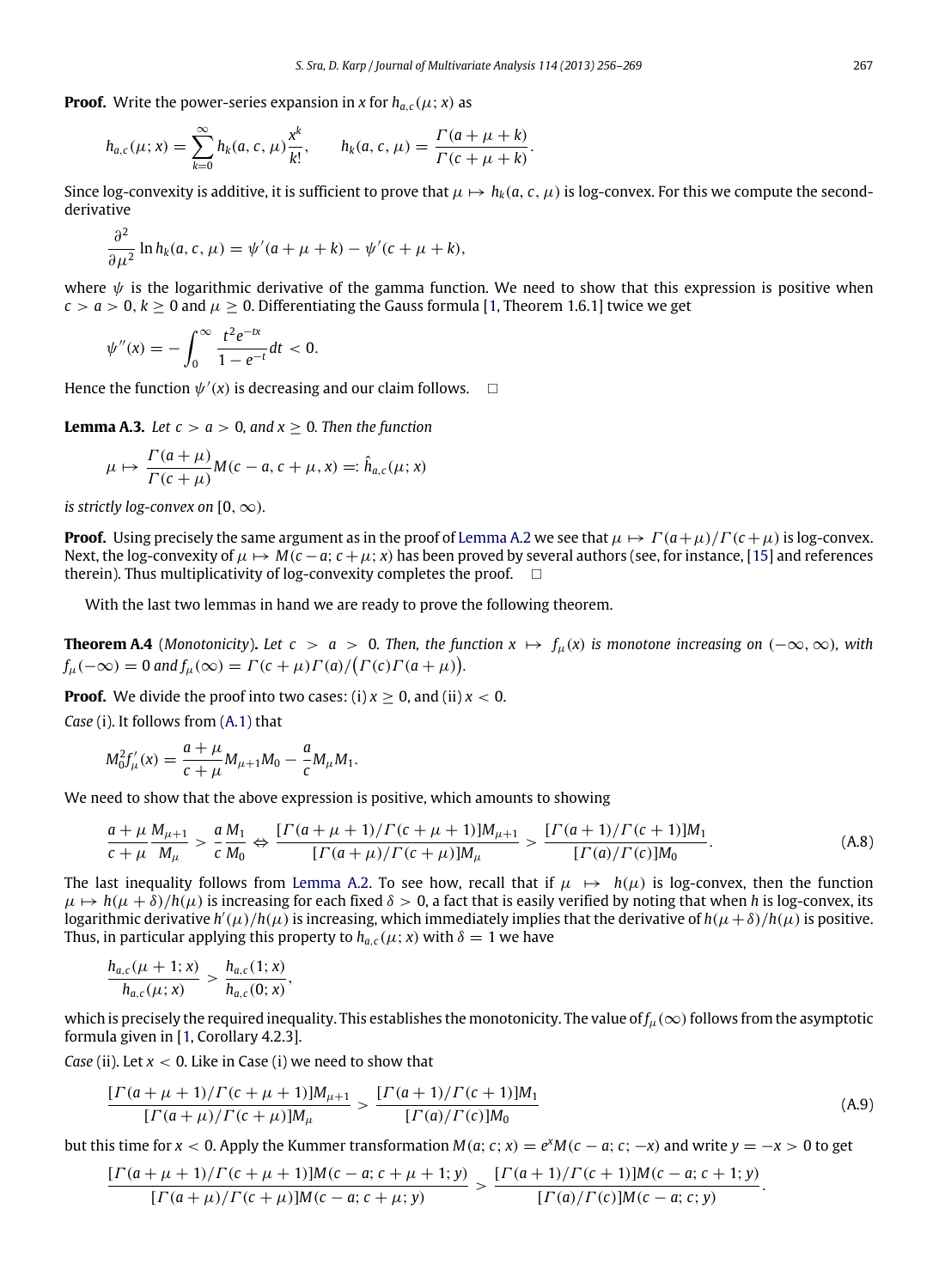Using the notation introduced in [Lemma A.3](#page-11-1) the last inequality becomes

$$
\frac{\hat{h}_{a,c}(\mu+1;x)}{\hat{h}_{a,c}(\mu;x)} > \frac{\hat{h}_{a,c}(1;x)}{\hat{h}_{a,c}(0;x)},
$$

which holds as a consequence of the log-convexity of  $\mu\, \mapsto\, \hat h_{a,c}(\mu;x)$ . Finally, combining the Kummer transformation with [\[1,](#page-13-10) Corollary 4.2.3] we get the value of  $f_u(-\infty)$ . □

Let us remind the reader that the functions  $L(r)$ ,  $B(r)$  and  $U(r)$  are defined in [\(3.7\),](#page-3-4) [\(3.8\),](#page-3-5) [\(3.9\),](#page-3-6) respectively.

**Theorem A.5** (*Positive κ*). Let  $\kappa(r)$  be the solution to [\(2.7\)](#page-2-1);  $c > a > 0$ , and  $r \in (a/c, 1)$ . Then, we have the bounds

<span id="page-12-2"></span><span id="page-12-1"></span><span id="page-12-0"></span>
$$
L(r) < \kappa(r) < B(r) < U(r) \tag{A.10}
$$

**Proof.** Lower-bound. To simplify notation we use  $x = \kappa(r)$  below. Set  $r_1 = g(a+1, c+1; x)$ ; then replace  $a \leftarrow a+1, c \leftarrow a+1$  $c + 1$  and divide by  $M_1$  in identity [\(A.2\)](#page-10-4) to obtain

$$
x = \frac{cr - a}{r(1 - r_1)},\tag{A.11}
$$

where as before  $r = g(a, c, x)$ . The lower bound in [\(A.10\)](#page-12-1) is equivalent to

$$
\frac{cr-a}{r(1-r_1)} > \frac{cr-a}{r(1-r)} + \frac{cr-a}{r(c-a)} \quad \text{or} \quad \frac{(c-a-1)r+1}{c-a+1-r} < r_1,
$$

once we account for  $cr - a > 0$  by our hypothesis. Plugging in the definitions of *r* and  $r_1$  we get:

$$
\frac{(c-a-1)aM_1 + cM_0}{(c-a+1)cM_0 - aM_1} < \frac{(a+1)M_2}{(c+1)M_1},
$$

where as before we use  $M_i = M(a + i, c + i, x)$ . Cross-multiplying, we obtain

$$
h(x) := c(c-a+1)(a+1)M_2M_0 - (c+1)(c-a-1)aM_1^2 - c(c+1)M_1M_0 - a(a+1)M_2M_1 > 0.
$$

Now on noticing that  $c(c-a+1)(a+1) = ac(c-a) + c(c+1)$  and  $(c-a-1)(c+1)a = ac(c-a) - a(a+1)$ , we can regroup  $h(x)$  to get

$$
h(x) = ac(c-a)[M_2M_0 - M_1^2] + (M_2 - M_1)[c(c+1)M_0 - a(a+1)M_1].
$$

Next, using identity [\(A.3\)](#page-10-5) for  $M_2 - M_1$ , formula [\(A.5\)](#page-10-8) for  $M_2M_0 - M_1^2$ , the easily verifiable identity

$$
c(c+1)M_0 - a(a+1)M_1 = \frac{ax(c-a)}{c+1}M(a+1, c+2, x) + (c-a)(c+a+1)M(a, c+1, x)
$$

and the contiguous relation  $(A.4)$ ,  $h(x)$  can be brought into the form

$$
\frac{(c+1)h(x)}{(c-a)^2x} = \frac{(a+1)(c+1)}{c+2}M(a, c+1, x)M(a+2, c+3, x) - aM(a+1, c+2, x)^2.
$$

Therefore, the condition  $h(x) > 0$  is equivalent to (upon using the notation  $c' = c + 1$ )

$$
\frac{(a+1)}{(c'+1)}\frac{M(a+2,c'+2,x)}{M(a+1,c'+1,x)} > \frac{a}{c'}\frac{M(a+1,c'+1,x)}{M(a,c',x)}.
$$

But this final inequality follows from [Theorem A.4](#page-11-0) by using  $\mu = 1$  in [\(A.8\).](#page-11-2) *Upper-bound for* κ(*r*). The lower-bound in [\(A.10\)](#page-12-1) can be then rewritten as

$$
m = 2 \left(1 - \frac{1}{2}\right)
$$

$$
\frac{cr-a}{r(1-r)}\left(1+\frac{1-r}{c-a}\right) < x \Leftrightarrow (1-r)^2(x-c/(c-a)) - (1-r)(x+c-1) + c - a < 0.
$$

The last inequality can be shown to imply

<span id="page-12-3"></span>
$$
\frac{(c-a)(x+c-1)-(c-a)\sqrt{(1-x+c)^2+4ax}}{2((c-a)x-c)}<1-r.
$$

Changing  $a \rightarrow a + 1$  and  $c \rightarrow c + 1$  here (recall that  $b = c - a$ ) we get

$$
0 < \frac{b(x+c) - b\sqrt{(x+c)^2 - 4(bx-c-1)}}{2(bx-c-1)} < 1 - r_1,\tag{A.12}
$$

*h*ˆ